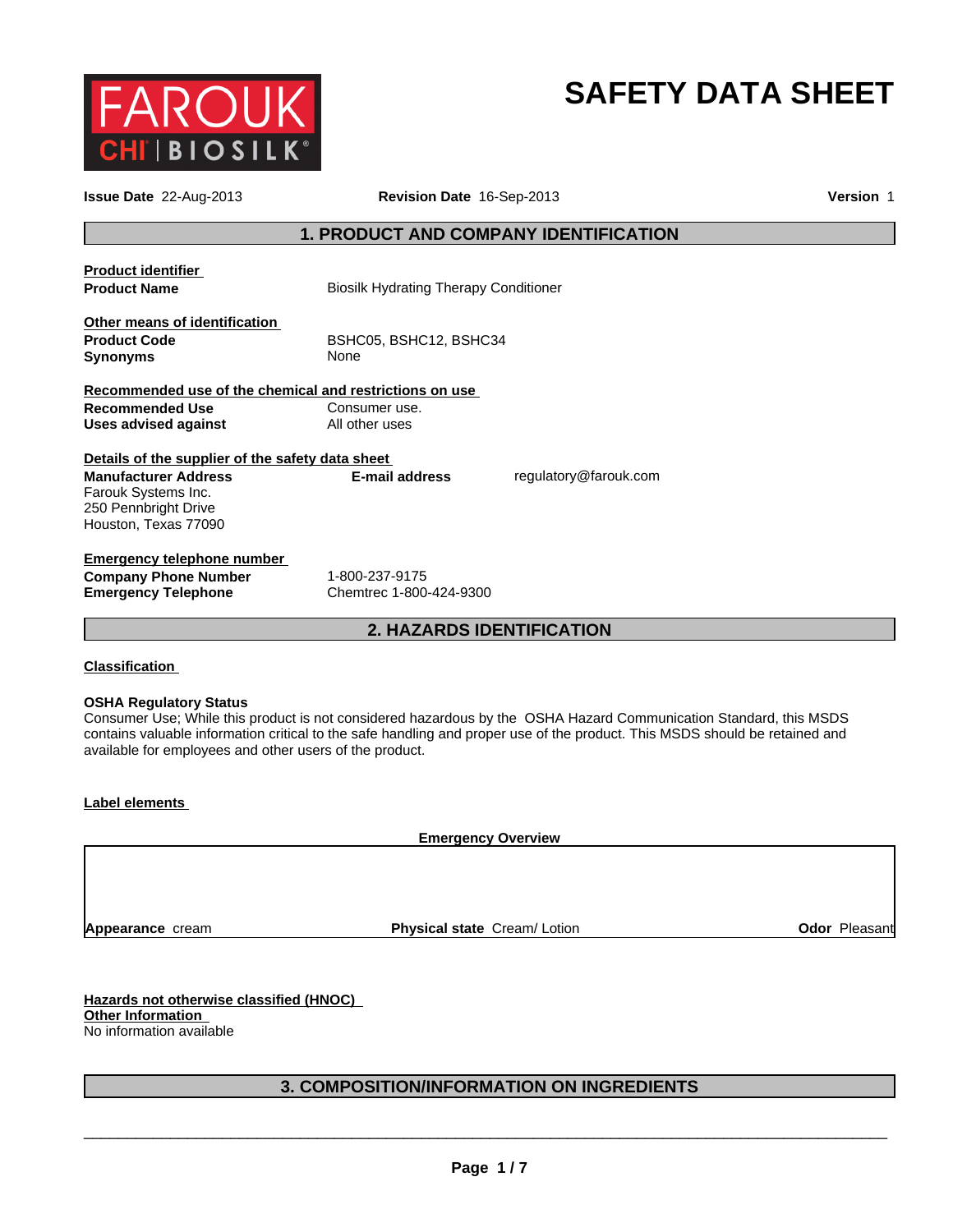Composition: The product(s) does not contain ingredients considered hazardous as defined by OSHA, 29 CFR 1910.1200 and/or WHMIS under the HPA.

## **4. FIRST AID MEASURES**

|                           | <b>5. FIRE-FIGHTING MEASURES</b>                                                                                                                                                   |  |  |
|---------------------------|------------------------------------------------------------------------------------------------------------------------------------------------------------------------------------|--|--|
| Note to physicians        | Treat symptomatically.                                                                                                                                                             |  |  |
|                           | Indication of any immediate medical attention and special treatment needed                                                                                                         |  |  |
| <b>Symptoms</b>           | No information available.                                                                                                                                                          |  |  |
|                           | Most important symptoms and effects, both acute and delayed                                                                                                                        |  |  |
| Ingestion                 | In case of accidental ingestion, DO NOT INDUCE VOMITING. Contact Poison Control<br>Center or local emergency telephone number for assistance. Seek immediate medical<br>attention. |  |  |
| <b>Inhalation</b>         | Should overexposure occur or victim show signs of immediate distress, remove victim to<br>fresh air.                                                                               |  |  |
| <b>Skin Contact</b>       | If skin problems occur, discontinue use. If symptoms persist, seek medical attention.                                                                                              |  |  |
| Eye contact               | Rinse thoroughly with plenty of water for at least 15 minutes, lifting lower and upper eyelids.<br>If discomfort of irritation persists, seek medical attention.                   |  |  |
| <b>First aid measures</b> |                                                                                                                                                                                    |  |  |

## **Suitable extinguishing media**

Use extinguishing measures that are appropriate to local circumstances and the surrounding environment.

**Unsuitable extinguishing media** Caution: Use of water spray when fighting fire may be inefficient.

#### **Specific hazards arising from the chemical**

No information available.

**Explosion data Sensitivity to Mechanical Impact** None. **Sensitivity to Static Discharge** None.

#### **Protective equipment and precautions for firefighters**

As in any fire, wear self-contained breathing apparatus pressure-demand, MSHA/NIOSH (approved or equivalent) and full protective gear.

**Flash point** Not Applicable

## **6. ACCIDENTAL RELEASE MEASURES**

## **Personal precautions, protective equipment and emergency procedures**

**Personal precautions** Ensure adequate ventilation, especially in confined areas.

\_\_\_\_\_\_\_\_\_\_\_\_\_\_\_\_\_\_\_\_\_\_\_\_\_\_\_\_\_\_\_\_\_\_\_\_\_\_\_\_\_\_\_\_\_\_\_\_\_\_\_\_\_\_\_\_\_\_\_\_\_\_\_\_\_\_\_\_\_\_\_\_\_\_\_\_\_\_\_\_\_\_\_\_\_\_\_\_\_\_\_\_\_

## **Environmental precautions**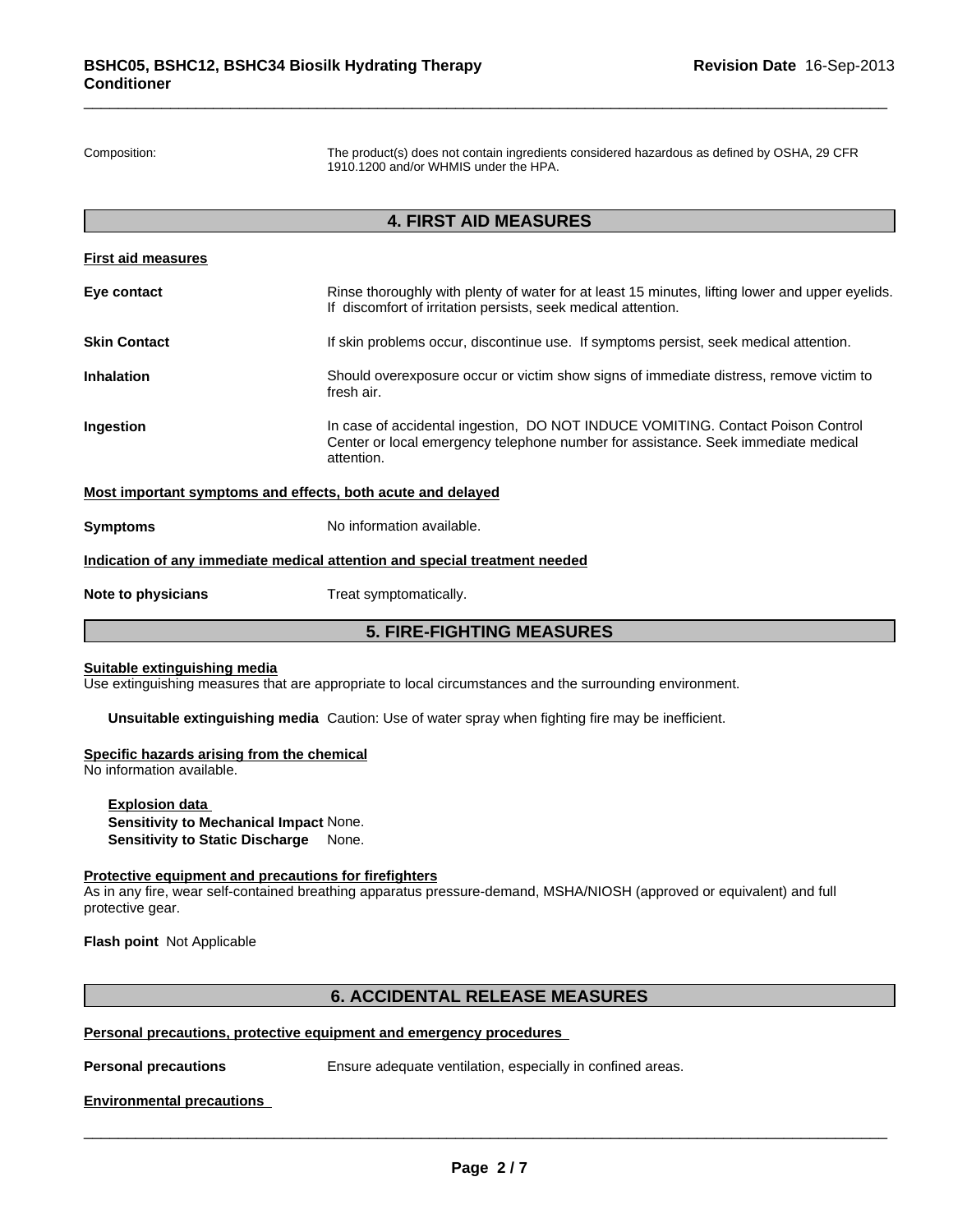| <b>Environmental precautions</b>                             | See Section 12 for additional ecological information.                                                                                                                                                                                                                                                                            |  |  |  |
|--------------------------------------------------------------|----------------------------------------------------------------------------------------------------------------------------------------------------------------------------------------------------------------------------------------------------------------------------------------------------------------------------------|--|--|--|
| Methods and material for containment and cleaning up         |                                                                                                                                                                                                                                                                                                                                  |  |  |  |
| <b>Methods for containment</b>                               | Prevent further leakage or spillage if safe to do so.                                                                                                                                                                                                                                                                            |  |  |  |
| Methods for cleaning up                                      | Pick up and transfer to properly labeled containers.                                                                                                                                                                                                                                                                             |  |  |  |
|                                                              | <b>7. HANDLING AND STORAGE</b>                                                                                                                                                                                                                                                                                                   |  |  |  |
| <b>Precautions for safe handling</b>                         |                                                                                                                                                                                                                                                                                                                                  |  |  |  |
| Advice on safe handling                                      | Handle in accordance with good industrial hygiene and safety practice.                                                                                                                                                                                                                                                           |  |  |  |
| Conditions for safe storage, including any incompatibilities |                                                                                                                                                                                                                                                                                                                                  |  |  |  |
| <b>Storage Conditions</b>                                    | Keep containers tightly closed in a dry, cool and well-ventilated place.                                                                                                                                                                                                                                                         |  |  |  |
| Incompatible materials                                       | None known based on information supplied.                                                                                                                                                                                                                                                                                        |  |  |  |
|                                                              | 8. EXPOSURE CONTROLS/PERSONAL PROTECTION                                                                                                                                                                                                                                                                                         |  |  |  |
| <b>Control parameters</b>                                    |                                                                                                                                                                                                                                                                                                                                  |  |  |  |
| <b>Exposure Guidelines</b>                                   | This product, as supplied, does not contain any hazardous materials with occupational                                                                                                                                                                                                                                            |  |  |  |
| <b>Appropriate engineering controls</b>                      | exposure limits established by the region specific regulatory bodies.                                                                                                                                                                                                                                                            |  |  |  |
| <b>Engineering Controls</b>                                  | None under normal use conditions.                                                                                                                                                                                                                                                                                                |  |  |  |
|                                                              | Individual protection measures, such as personal protective equipment                                                                                                                                                                                                                                                            |  |  |  |
| <b>Eye/face protection</b>                                   | No special technical protective measures are necessary.                                                                                                                                                                                                                                                                          |  |  |  |
| Skin and body protection                                     | No special technical protective measures are necessary.                                                                                                                                                                                                                                                                          |  |  |  |
| <b>Respiratory protection</b>                                | If exposure limits are exceeded or irritation is experienced, NIOSH/MSHA approved<br>respiratory protection should be worn. Positive-pressure supplied air respirators may be<br>required for high airborne contaminant concentrations. Respiratory protection must be<br>provided in accordance with current local regulations. |  |  |  |
| <b>General Hygiene Considerations</b>                        | Wash contaminated clothing before reuse.                                                                                                                                                                                                                                                                                         |  |  |  |
|                                                              | <b>9. PHYSICAL AND CHEMICAL PROPERTIES</b>                                                                                                                                                                                                                                                                                       |  |  |  |

# **Information on basic physical and chemical properties**

| <b>Physical state</b><br>Appearance<br><b>Color</b>                                           | Cream/Lotion<br>cream<br>white                                               | Odor<br>Odor threshold | Pleasant<br>No information available |
|-----------------------------------------------------------------------------------------------|------------------------------------------------------------------------------|------------------------|--------------------------------------|
| <b>Property</b><br>рH<br><b>Melting point/freezing point</b><br>Boiling point / boiling range | Values<br>$5.5 - 6.2$<br>Not Applicable<br>> No information available 212 °F | Remarks • Method       |                                      |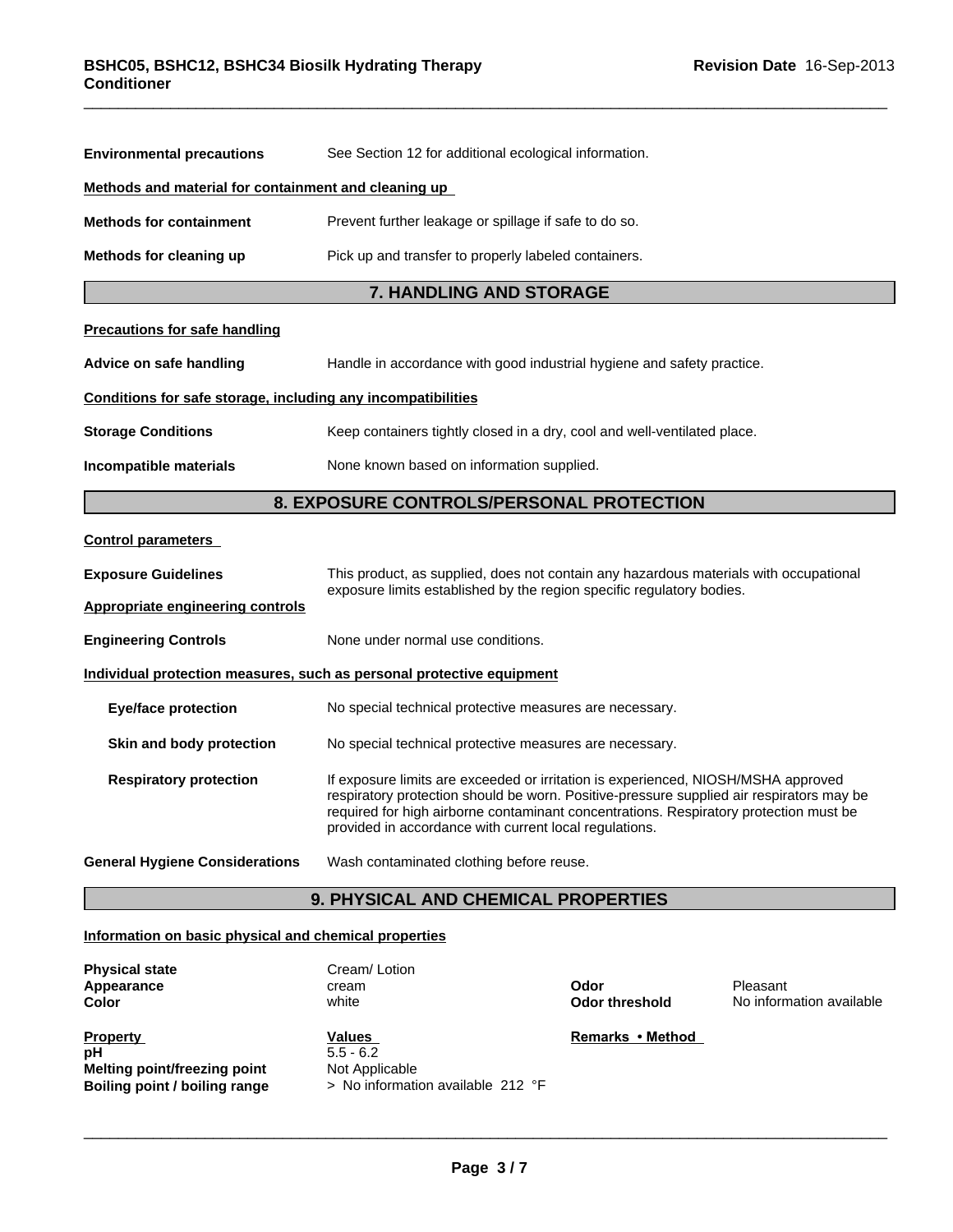| <b>Flash point</b><br><b>Evaporation rate</b><br>Flammability (solid, gas)<br><b>Flammability Limit in Air</b><br>Upper flammability limit<br>Lower flammability limit<br>Vapor pressure<br>Vapor density<br><b>Specific Gravity</b><br><b>Water solubility</b><br><b>Viscosity</b> | Not Applicable<br>Not Applicable<br>Not Applicable<br>Not Applicable<br>Not Applicable<br>Not Applicable<br>Not Applicable<br>Not Applicable<br>Insoluble in water<br>$3000 - 4000$ |
|-------------------------------------------------------------------------------------------------------------------------------------------------------------------------------------------------------------------------------------------------------------------------------------|-------------------------------------------------------------------------------------------------------------------------------------------------------------------------------------|
| <b>Other Information</b>                                                                                                                                                                                                                                                            |                                                                                                                                                                                     |
| <b>Molecular weight</b><br><b>VOC Content (%)</b><br><b>Density</b>                                                                                                                                                                                                                 | Not Applicable<br>Not Applicable<br>Not Applicable                                                                                                                                  |

# **10. STABILITY AND REACTIVITY**

## **Reactivity**

No data available

## **Chemical stability**

Stable under recommended storage conditions.

## **Possibility of Hazardous Reactions**

None under normal processing.

**Hazardous polymerization** Hazardous polymerization does not occur.

#### **Conditions to avoid**

Extremes of temperature and direct sunlight.

#### **Incompatible materials**

None known based on information supplied.

## **Hazardous Decomposition Products**

None known based on information supplied.

## **11. TOXICOLOGICAL INFORMATION**

## **Information on likely routes of exposure**

| <b>Product Information</b> | No data available  |  |
|----------------------------|--------------------|--|
| <b>Inhalation</b>          | No data available. |  |
| Eye contact                | No data available. |  |
| <b>Skin Contact</b>        | No data available. |  |
| <b>Ingestion</b>           | No data available. |  |

## **Information on toxicological effects**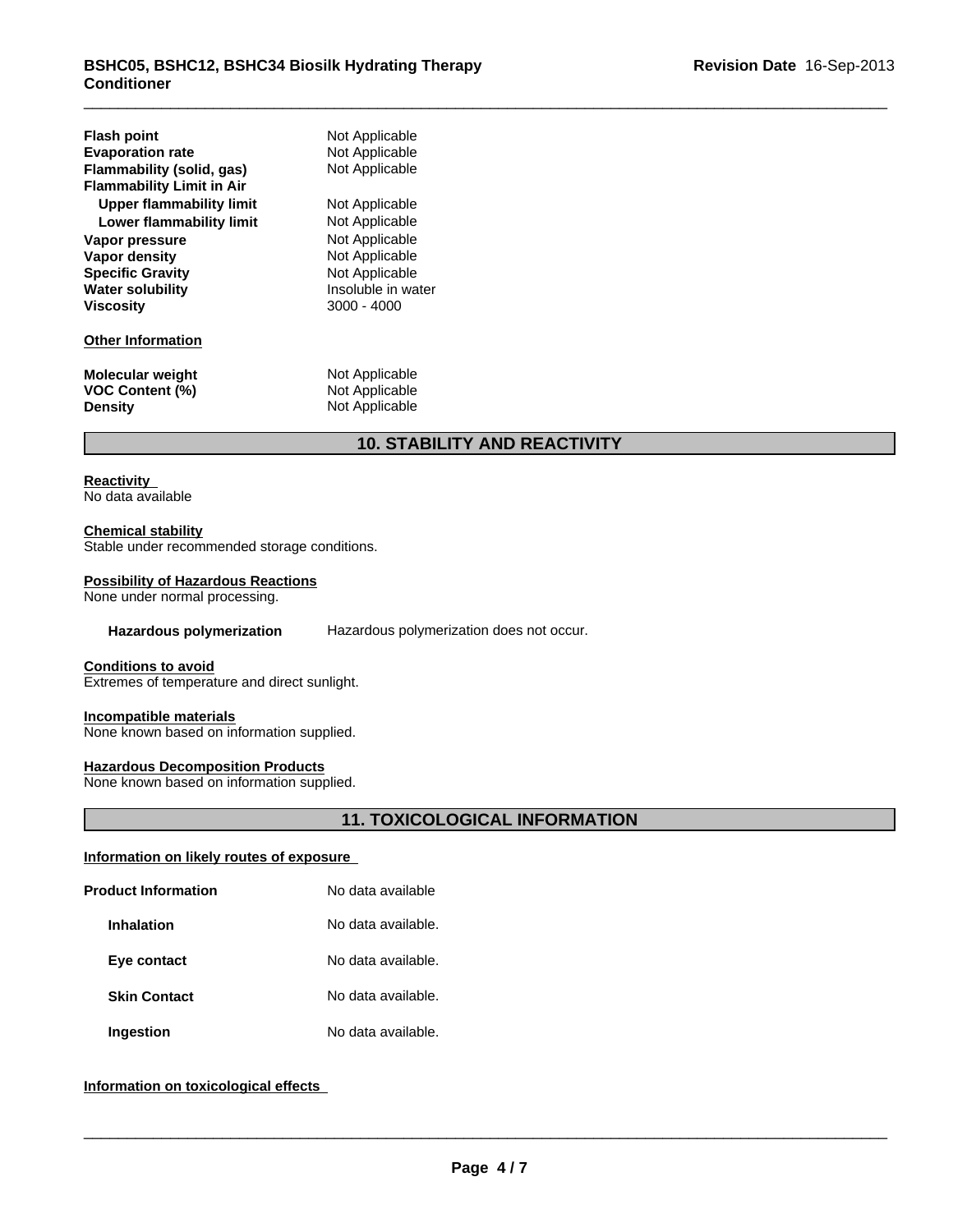| No information available.                                                                                                                                                                                                                                       |  |  |  |  |
|-----------------------------------------------------------------------------------------------------------------------------------------------------------------------------------------------------------------------------------------------------------------|--|--|--|--|
| Delayed and immediate effects as well as chronic effects from short and long-term exposure                                                                                                                                                                      |  |  |  |  |
| No information available.<br>No information available.<br>No information available.<br>No information available.<br>No information available.<br>No information available.<br>No information available.<br>Numerical measures of toxicity - Product Information |  |  |  |  |
| No information available                                                                                                                                                                                                                                        |  |  |  |  |
| <b>12. ECOLOGICAL INFORMATION</b>                                                                                                                                                                                                                               |  |  |  |  |
|                                                                                                                                                                                                                                                                 |  |  |  |  |
| 13.0772% of the mixture consists of components(s) of unknown hazards to the aquatic environment                                                                                                                                                                 |  |  |  |  |
| Persistence and degradability<br>No information available.                                                                                                                                                                                                      |  |  |  |  |
|                                                                                                                                                                                                                                                                 |  |  |  |  |
| No information available                                                                                                                                                                                                                                        |  |  |  |  |
| <b>13. DISPOSAL CONSIDERATIONS</b>                                                                                                                                                                                                                              |  |  |  |  |
|                                                                                                                                                                                                                                                                 |  |  |  |  |
| Dispose of contents/containers in accordance with local regulations.                                                                                                                                                                                            |  |  |  |  |
| Dispose of in accordance with local regulations.                                                                                                                                                                                                                |  |  |  |  |
|                                                                                                                                                                                                                                                                 |  |  |  |  |
| <b>14. TRANSPORT INFORMATION</b>                                                                                                                                                                                                                                |  |  |  |  |
|                                                                                                                                                                                                                                                                 |  |  |  |  |

# **DOT** Not regulated

| ICAO (air)  | Not regulated |
|-------------|---------------|
| <b>IATA</b> | Not regulated |
| <b>IMDG</b> | Not regulated |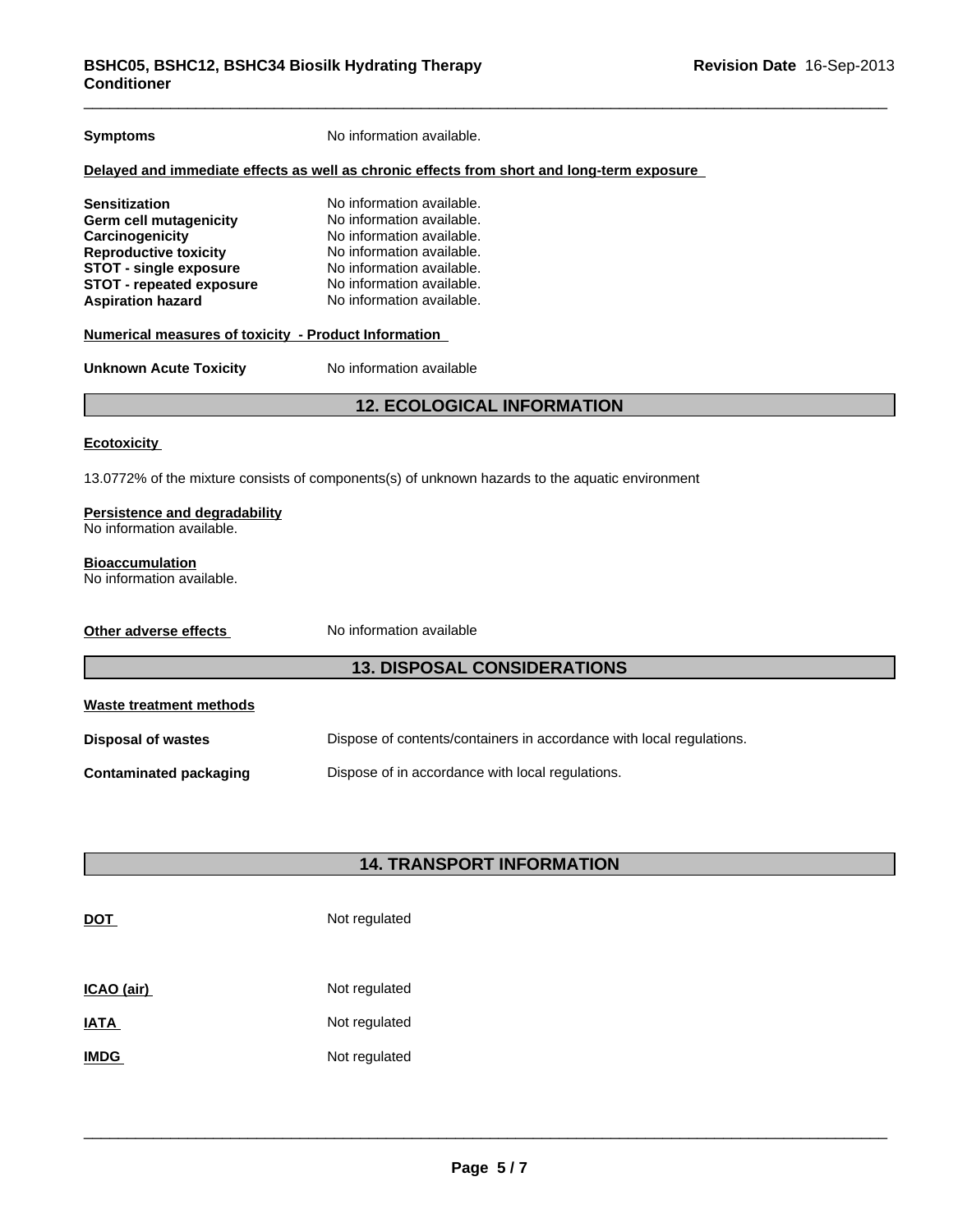## **15. REGULATORY INFORMATION**

## **International Inventories**

## **Legend:**

**TSCA** - United States Toxic Substances Control Act Section 8(b) Inventory

**DSL/NDSL** - Canadian Domestic Substances List/Non-Domestic Substances List

**EINECS/ELINCS** - European Inventory of Existing Chemical Substances/European List of Notified Chemical Substances

**ENCS** - Japan Existing and New Chemical Substances

**IECSC** - China Inventory of Existing Chemical Substances

**KECL** - Korean Existing and Evaluated Chemical Substances

**PICCS** - Philippines Inventory of Chemicals and Chemical Substances

**AICS** - Australian Inventory of Chemical Substances

## **US Federal Regulations**

## **SARA 313**

Section 313 of Title III of the Superfund Amendments and Reauthorization Act of 1986 (SARA). This product does not contain any chemicals which are subject to the reporting requirements of the Act and Title 40 of the Code of Federal Regulations, Part 372

#### **SARA 311/312 Hazard Categories**

| Acute health hazard               | No. |  |
|-----------------------------------|-----|--|
| Chronic Health Hazard             | No. |  |
| Fire hazard                       | No. |  |
| Sudden release of pressure hazard | No. |  |
| <b>Reactive Hazard</b>            | N٥  |  |

## **CWA (Clean Water Act)**

This product does not contain any substances regulated as pollutants pursuant to the Clean Water Act (40 CFR 122.21 and 40 CFR 122.42)

## **CERCLA**

This material, as supplied, does not contain any substances regulated as hazardous substances under the Comprehensive Environmental Response Compensation and Liability Act (CERCLA) (40 CFR 302) or the Superfund Amendments and Reauthorization Act (SARA) (40 CFR 355). There may be specific reporting requirements at the local, regional, or state level pertaining to releases of this material

## **US State Regulations**

#### **California Proposition 65**

This product does not contain any Proposition 65 chemicals

#### **U.S. State Right-to-Know Regulations**

#### **U.S. EPA Label Information**

**EPA Pesticide Registration Number** Not Applicable

## **16. OTHER INFORMATION**

| <b>NFPA</b><br><b>HMIS</b>                                                                    | <b>Health hazards 0</b><br>Health hazards 0 | <b>Flammability 0</b><br><b>Flammability 0</b> | <b>Instability 0</b><br><b>Physical hazards</b> 0 | <b>Physical and Chemical</b><br><b>Properties</b> -<br>Personal protection X |
|-----------------------------------------------------------------------------------------------|---------------------------------------------|------------------------------------------------|---------------------------------------------------|------------------------------------------------------------------------------|
| <b>Issue Date</b><br><b>Revision Date</b><br><b>Revision Note</b><br>No information available | 22-Aug-2013<br>16-Sep-2013                  |                                                |                                                   |                                                                              |